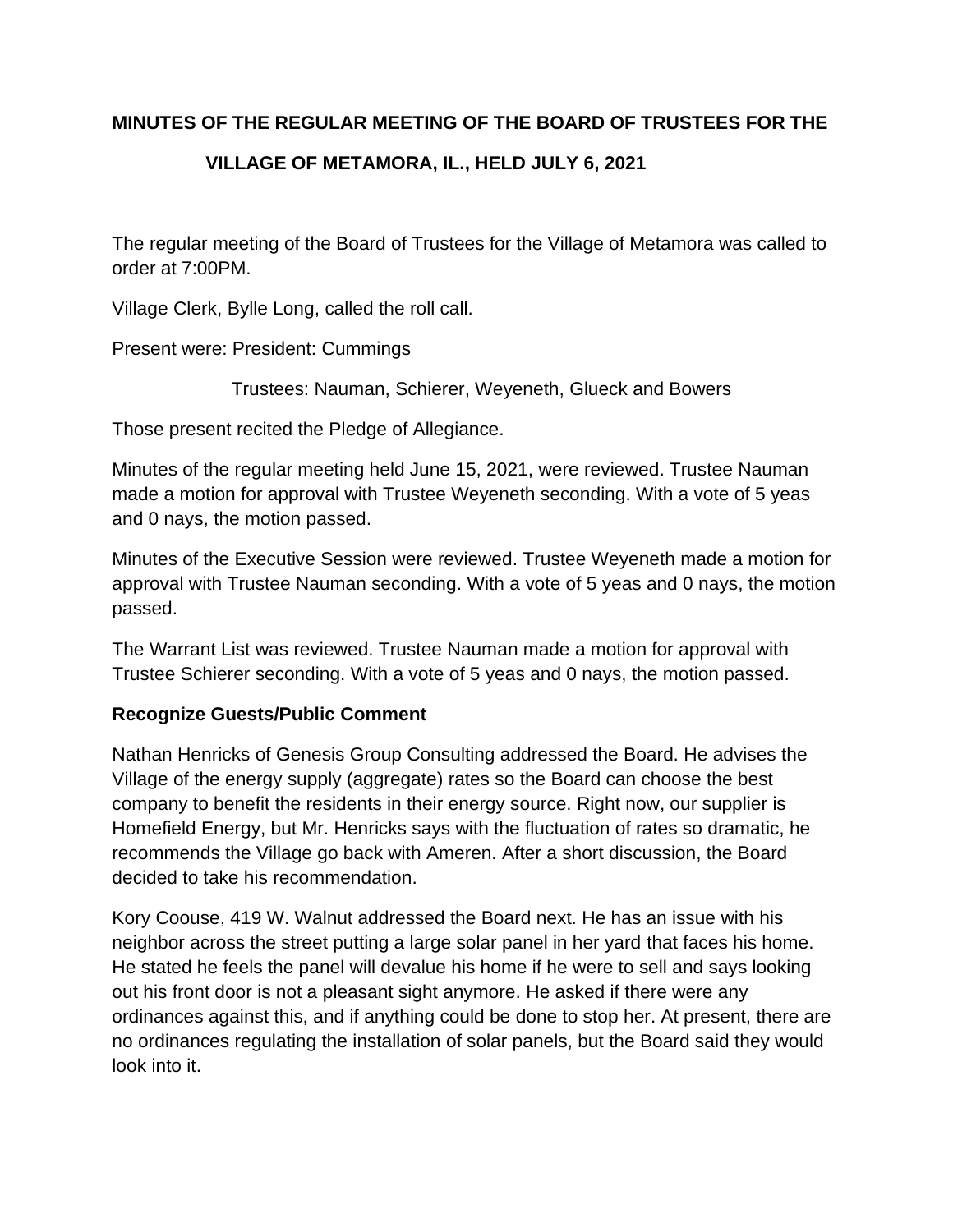Joe Alig, W. Mt. Vernon, addressed the Board regarding a water line in his yard that needs to be buried. He has been waiting for this work to be done for quite a while. Trustee Nauman said he would talk to Jason and get the work done.

Bill Alread, 1679 Coal Bank Rd., owns the corner lot at 1500 & 875E. He is requesting the Village help maintain the ditch along his property and get it cleaned up to make it more presentable for him to sell. After a short discussion, the Board agreed to have the public works dept. help in the work.

## **Mayor's Report**

First the Mayor asked for a motion to approve Monica Camper and himself as users for the security lock box at Commerce Bank. Trustee Weyeneth made a motion for approval with Trustee Glueck seconding. With a vote of 5 yeas and 0 nays, the motion passed.

Next, Mayor Cummings said he is very interested in social media options for the Village to be able to inform the residents on schedules, events and any other information regarding the Village. He then introduced Elijah Surratt from Metamora. He is a young man capable of setting up Facebook, Instagram and other accounts on the web, as well as keeping the Village website up to date. After discussing the options, the Board decided to go forth with Mr. Surratt's ideas to take the Village into the future with these options.

# **Attorney's Report**

Attorney Scott Brunton gave updates on several issues from the past.

He presented the 2021 Appropriation Ordinance for review. There will be a public hearing at the July 20<sup>th</sup> Board meeting, and then the Ordinance will be up for approval.

Next, he presented an Ordinance Establishing New Chapter 32 of Title 5 of the Village Code to Permit the Operation of Licensed Raffles within the Village of Metamora with Amendment to Prize Limitation to \$100,000.00.

This is necessary because the State changed the control of raffles from the counties back to the municipalities.

After a short discussion, Trustee Weyeneth made a motion for approval with Trustee Nauman seconding. With a vote of 4 yeas, 0 nays and 1 abstain (Schierer), the motion passed.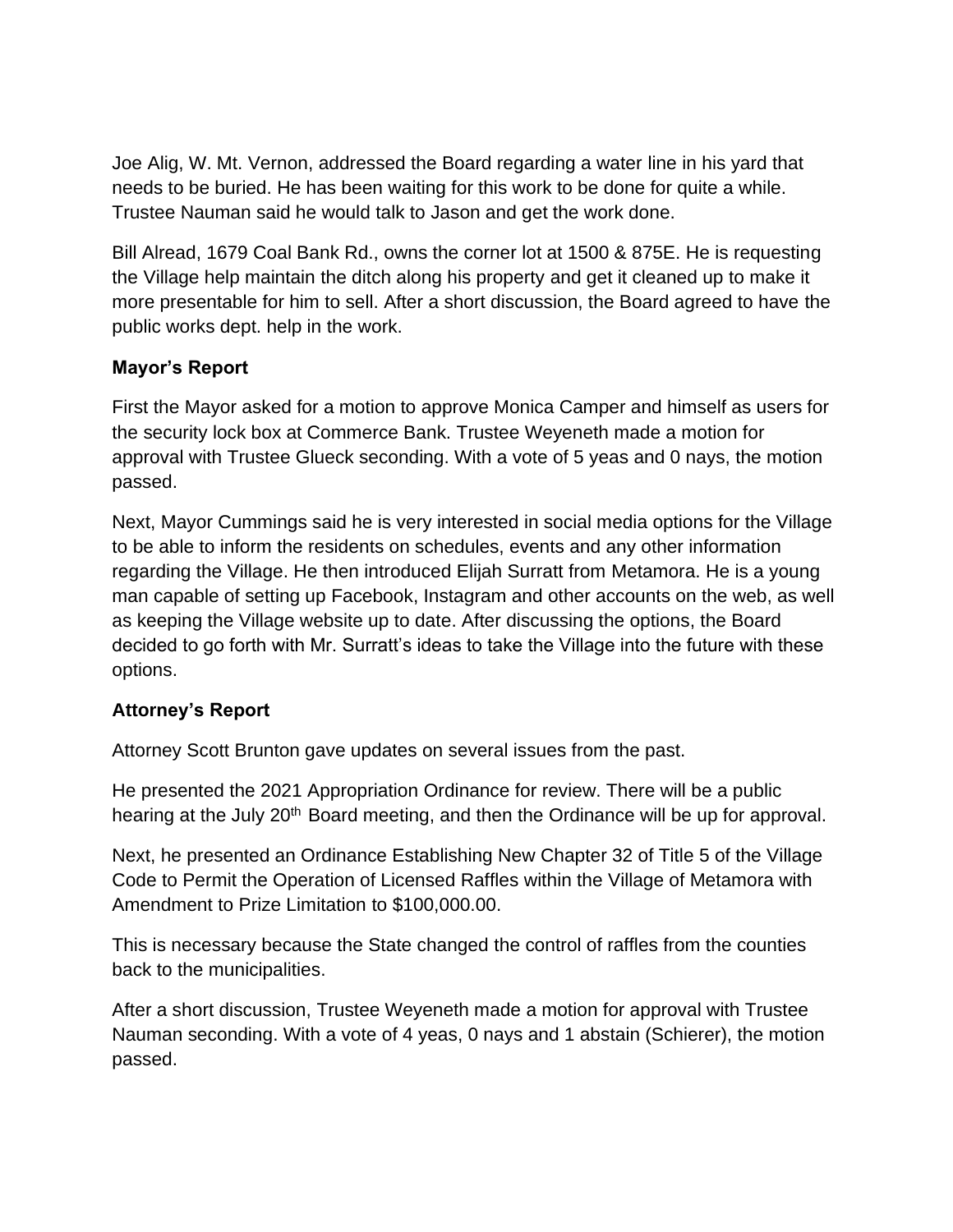## **Engineer's Report**

There was no report.

### **Treasurer's Report**

There was no report.

#### **Public Works Dept.**

Trustee Nauman set a committee meeting for July 13, 2021 starting with the Police committee at 5:00PM.

Then he asked for approval to accept the new 3-year contract with the Laborer's Union (Public Works employees). After a short discussion, Trustee Nauman made the motion for approval with Trustee Bowers seconding. With a vote of 5 yeas and 0 nays, the motion passed.

He gave quick updates on several other projects around the Village.

#### **Police/Fire/ESD**

There was no report.

#### **Finance, Economic Development, Insurance, Special Projects**

There was no report.

#### **Old Business**

There was none.

#### **New Business**

Mayor Cummings presented the Comprehensive Plan for the Village that was put together in 2014. There are several things that could be re-addressed in the future for the benefit of the community.

#### **Executive Session**

Mayor Cummings asked for an Executive Session to discuss personnel.

With that request, Trustee Nauman made a motion to adjourn the regular meeting with Trustee Weyeneth seconding. With a vote of 5 yeas and 0 nays, the motion passed and the regular meeting adjourned at 8:54PM